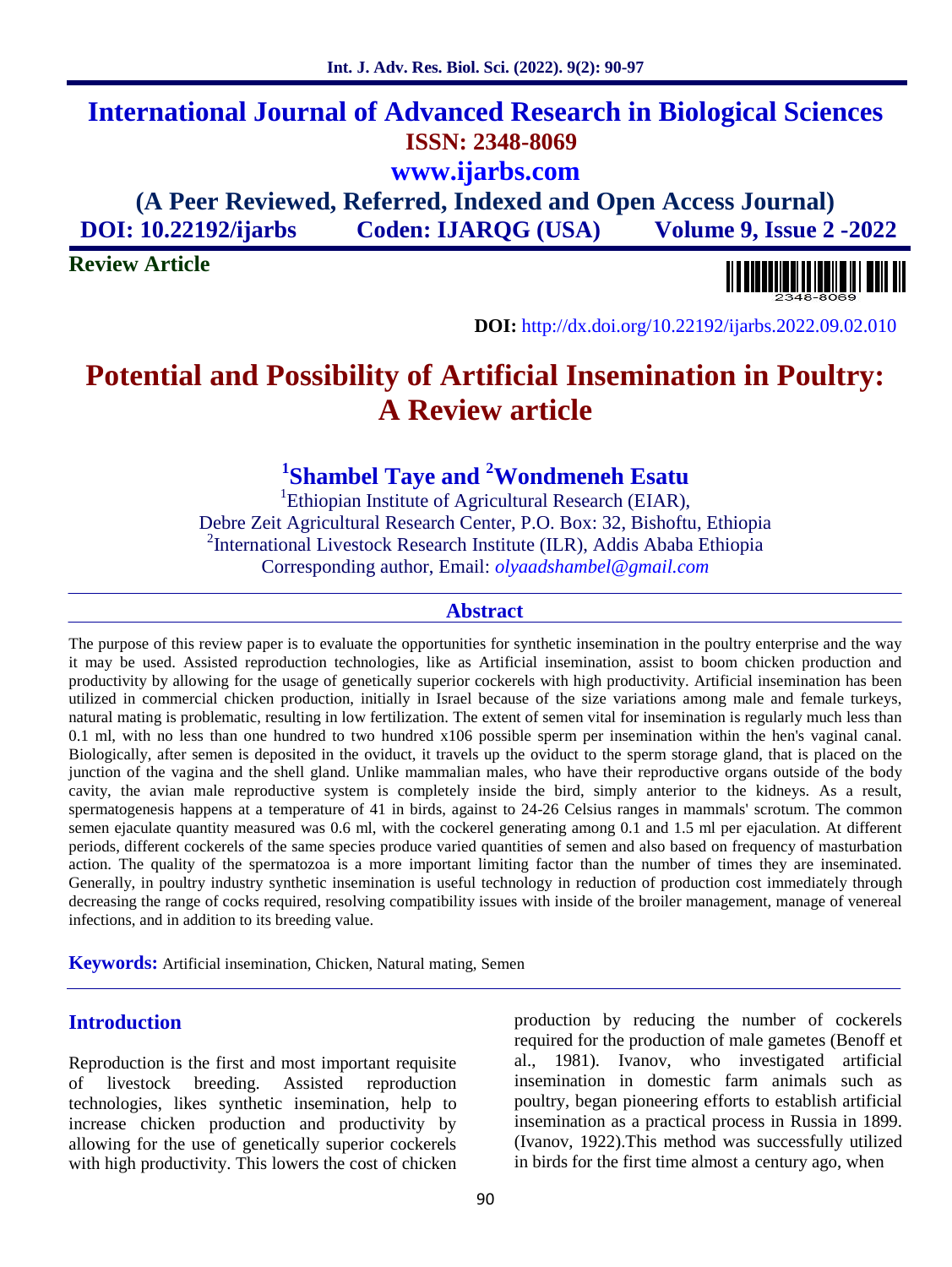Ivanov created viable chicken eggs using semen collected from a cockerel's ductus deferens (Ivanow, 1907).

To achieve the best fertility in chicken, the artificial insemination procedure requires superior quality semen that should be inseminated extremely close to the sperm storage tubules in the female. Synthetic insemination has been utilized in commercial poultry production since the 1950s, first in Israel and Australia, then in the United States (Moultrie, 1956). Because of the simplicity of collection and the proximity of hens in big breeding farms, Artificial insemination is commonly utilized with freshly collected semen. Since the 1960s, artificial insemination has been the most important component of turkey reproduction, and it is almost solely employed for commercial flock production. Due to the size differences between male and female turkeys, natural mating is problematic, resulting in low fertilization of heavy, broad-breasted types, necessitating the use of artificial insemination in commercial production (Donoghue and Wishart, 2000).

According to Aisha and Zain (2010), synthetic insemination in poultry is the technique of collecting male avian sperm and introducing it to females for the intent of fertilizing eggs. Synthetic insemination usually requires less than 0.1 ml of semen, with a minimum of 100 to 200 viable sperm per insemination within the hen's vaginal canal (Gordon, 2005). Biologically, after semen is deposited in the oviduct, it travels up the oviduct to the sperm storage gland, which is located at the junction of the vagina and the shell gland. Spermatozoa then travel up the oviduct to the second storage site. The passage of an ovum into the infundibulum stimulates spermatozoa actively and fertilization of ovum by one sperm takes place (Aisha and Zain,2010). The main purpose of this review paper is to assess the potential and application of artificial insemination in poultry industry.

# **Male chicken reproductive physiology**

Unlike mammalian males, who have their reproductive organs outside of the body cavity, the avian male reproductive system is fully inside the bird, just anterior to the kidneys, and linked to the dorsal body wall (Brooks, 1990). As a result, spermatogenesis occurs at a temperature of 41 degrees Celsius in birds, opposed to 24-26 degrees Celsius in mammals' scrotum (Nickel et al., 1977). One of the most

fascinating aspects of birds is that their sperm can survive at body temperature. Male reproductive organs are found on the exterior of the body because mammalian sperm does not survive at body temperature (Brooks, 1990).

Gonadotropin Releasing Hormone (GnRH) secretion from the hypothalamus, Luteinizing Hormone (LH) and Follicle Stimulating Hormone (FSH) secretion from the anterior lobe of the pituitary, and release of gonadal steroids all contribute to sperm production. LH stimulates the production of progesterone, which is then transformed to the male sex hormone testosterone, via acting on the Leydig cells in the testes (Senger, 2003). Testosterone is required for spermatogenesis in the seminiferous tubules, but high amounts of LH cause the Leydig cells to become unresponsive (Senger, 2003). Sperm development can be divided into three processes: spermatocytogenesis, spermiogenesis, and spermiation. The weights of the testes were more closely associated with body size than with the level of Sperm production. The first step of spermatogenesis takes place on the perimeter of the spermatogonia-lined seminiferous tubules (Zlotnik, 1947). Spermatogonia are diploid mitotically proliferating cells that create spermatocytes and maintain a steady population of stem cells for spermatogenesis.

The seminiferous tubules in birds are structured as a network of interconnected ducts that discharge into the rete testis after the semen is formed (Tingari, 1972). A coiled tube, the vas deferens, emerges from each epididymis and travels posteriorly, attaching to the dorsal body wall until terminating in a tiny phallus in the cloaca (Nickel et al., 1977). The vas deferens, like the whole duct, enlarges just before its termination and acts as a storage place for spermatozoa. Each vas deferens has a tiny papilla at the end that ejects the sperm into the cloaca (Nickel et al., 1977). Several tiny folds in the ventral cloaca get engorged with lymphatic fluid and protrude during sexual stimulation, generating a trough-like structure to control the passage of semen (Nishiyama, 1955). Earlier spermatozoa leaves the rete tubules, structural differentiation is assumed to be complete (Tingari, 1973). Because sperm motility is obtained in the vas deferens, early investigations indicate that sperm extracted from the testis or epididymis of the cock were capable of producing fertility at a very low level. Total transit time from the testes to the terminal region of the vasa deferential has been estimated to be between 1 and 4 days (Munro, 19). Semen is a mixture of sperm cells and lymph fluid (Nishiyama, 1955).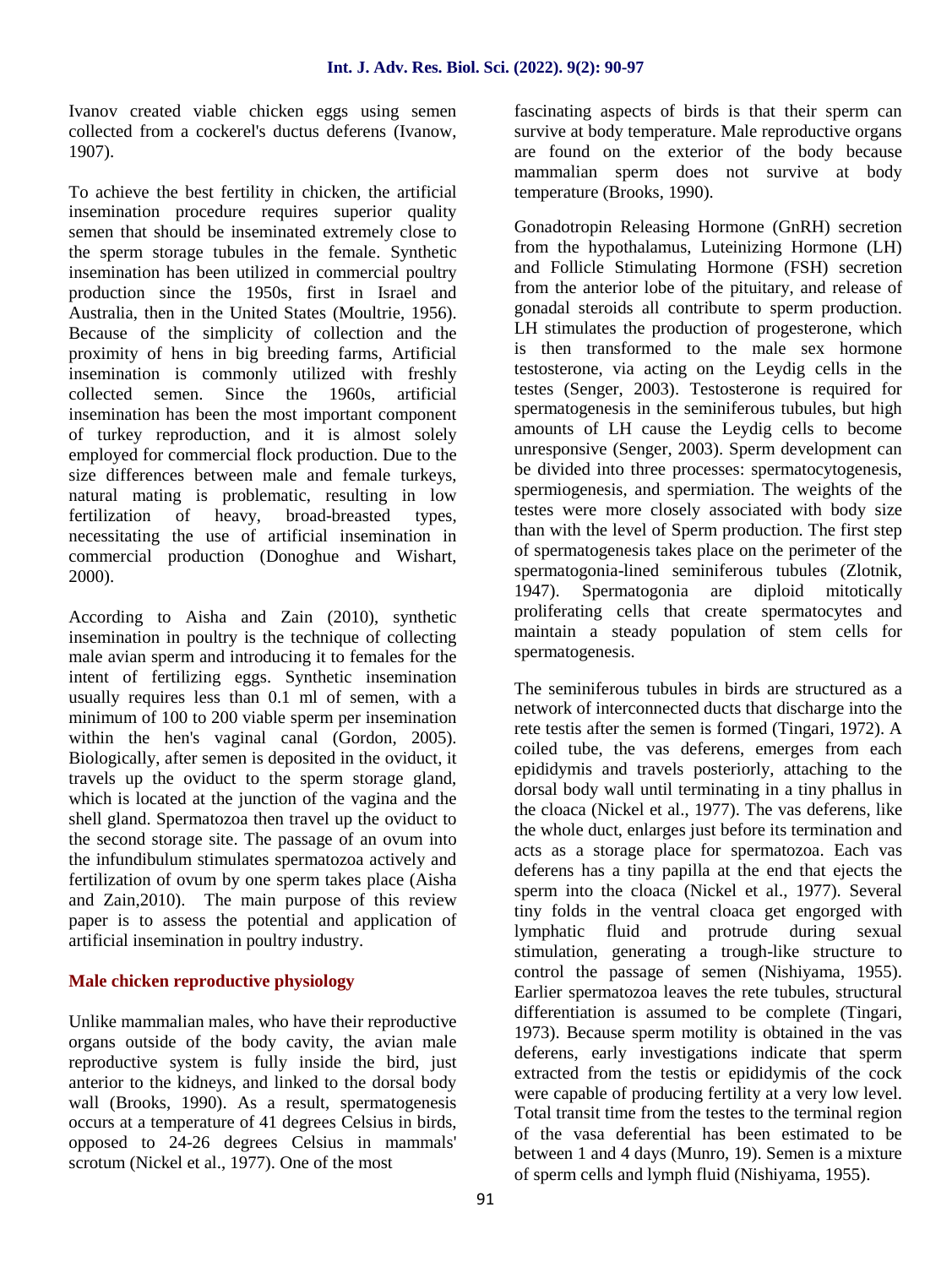#### **Secondary sexual characteristics in Cockerel**

Secondary sex characteristics are acquired as roosters mature as a result of hormonal secretions from the testes, which are regulated by gonadotrophin secretion from the anterior pituitary gland and gonadotrophin releasing hormones (GnRH) secretion from the hypothalamus (Etches, 1996). Comb, plumage, and wattle development are examples of male secondary sex characteristics. Although capons and masculinized females will make poor attempts to emulate the intact male, androgens are also responsible for the full production of the rooster's unique voice (Etches, 1996).Androgens are required to induce growth of the comb and wattles in roosters. In both sexes, the development of the comb coincides with increased plasma concentration of androgens (Etches, 1996). Mashaly and Glick (1979) speculated that dihydrotestosterone may be more important than testosterone in driving comb growth. Rath et al. (1996), on the other hand, found that testosterone increased comb weight.Cocks typically begin producing sperm at the age of 16 weeks, however the fertilizing potential of the sperm is limited. As a result, cocks as young as 22 or 24 weeks are used for semen collecting. Whi pearly white is the natural color of fowl sperm. Males of heavy breeds can generate 0.75 to 1 ml of sperm, whereas light breed males can produce 0.4 to 0.6 ml. A man can be utilized for semen collection three times a week with a one-day break between each session. Although daily sperm collection will not affect fertilization capacity, the volume of sperm collected will be low.

#### **Semen Characteristics in Chicken**

Semen is made up of spermatozoa and seminal plasma. Fowl sperm is often quite concentrated (3 to 8 billion spermatozoa per ml for broiler fowl). This is due to birds lacks extra reproductive systems, resulting in a limited amount of seminal plasma. The seminal plasma is produced by the testes and excurrent ducts. After ejaculation, a lymph-like fluid of cloacal origin may be added to the semen in various amounts. When clear fluid is added to sperm after ejaculation, it acts as an activating medium for previously non-motile spermatozoa, ensuring their passage from the deposition to the sites of sperm storage tubules in the utero-vaginal junction of the hen's oviduct. The average semen ejaculate amount measured was 0.6 ml, with the cockerel producing between 0.1 and 1.5 ml per ejaculation (Cole and Cupps, 1977). At different periods, different cockerels

of the same species produce varied quantities of semen (Anderson, 2001). Using the abdominal massage technique, the average volume ejaculated is around 0.25ml (Gordon, 2005). The average spermatozoa concentration is 3.5 million per milliliter of sperm. Sperm movement characteristics include straight-line velocity, curved velocity, and average path velocity. Burrows and Titus (1939) revealed that a link between the size of the testis and the volume of semen produced. From 16 to 44 weeks of age, males with the largest testes produced the most semen (de Reviers and Williams, 1984). Big males, in general, have large testes, hence broiler breeder males generate more sperm than Leghorn males (de Reviers and Williams, 1984).

The quality of the spermatozoa is a more important limiting factor than the number of times they are inseminated. Semen volume and concentration, sperm viability, and sperm motility are typically used to define the quality of avian sperm (Parker et al., 2000). Brown and McCartney (1983) showed, however, that neither the volume of semen collected nor the weight of the testes had any effect on egg fertility or hatchability. In natural mating flocks, fertility relates irregularly with sperm concentration and volume**.** (Wilson et al., 1979). The quality of sperm is also affected by how they are handled and how long they are stored (Wishart, 1995). Sperm motility, sperm metabolism, and the fraction of defective or dead sperm have all been linked to fertility (McDaniel and Craig, 1959).

## **Semen collection Techniques from Cocks**

A clean semen sample of sufficient volume is required on a regular basis to properly perform artificial insemination. The oldest method of semen collection required the cockerel to mate with a hen, after which the hens were killed and the semen was surgically removed from the oviduct. In turkeys, domestic fowls, guinea fowls, quails and pheasants quails), and pheasants, the erection of the copulatory organ and the ejaculation reflex occur simultaneously in response to massage, and the majority of the spermatozoa are obtained in the first ejaculate(Lake and Stewart, 1978, Marks and Lepore, 1965).

In light breeds of chicken, the average volume of semen per collection ranges from 0.05-0.50 ml, while in heavy breed males, it ranges from 0.1-0.9 ml (Lake and Stewart, 1978). The volume of semen in light weight turkeys is 0.08-0.30 ml, while it is 0.1-0.33 ml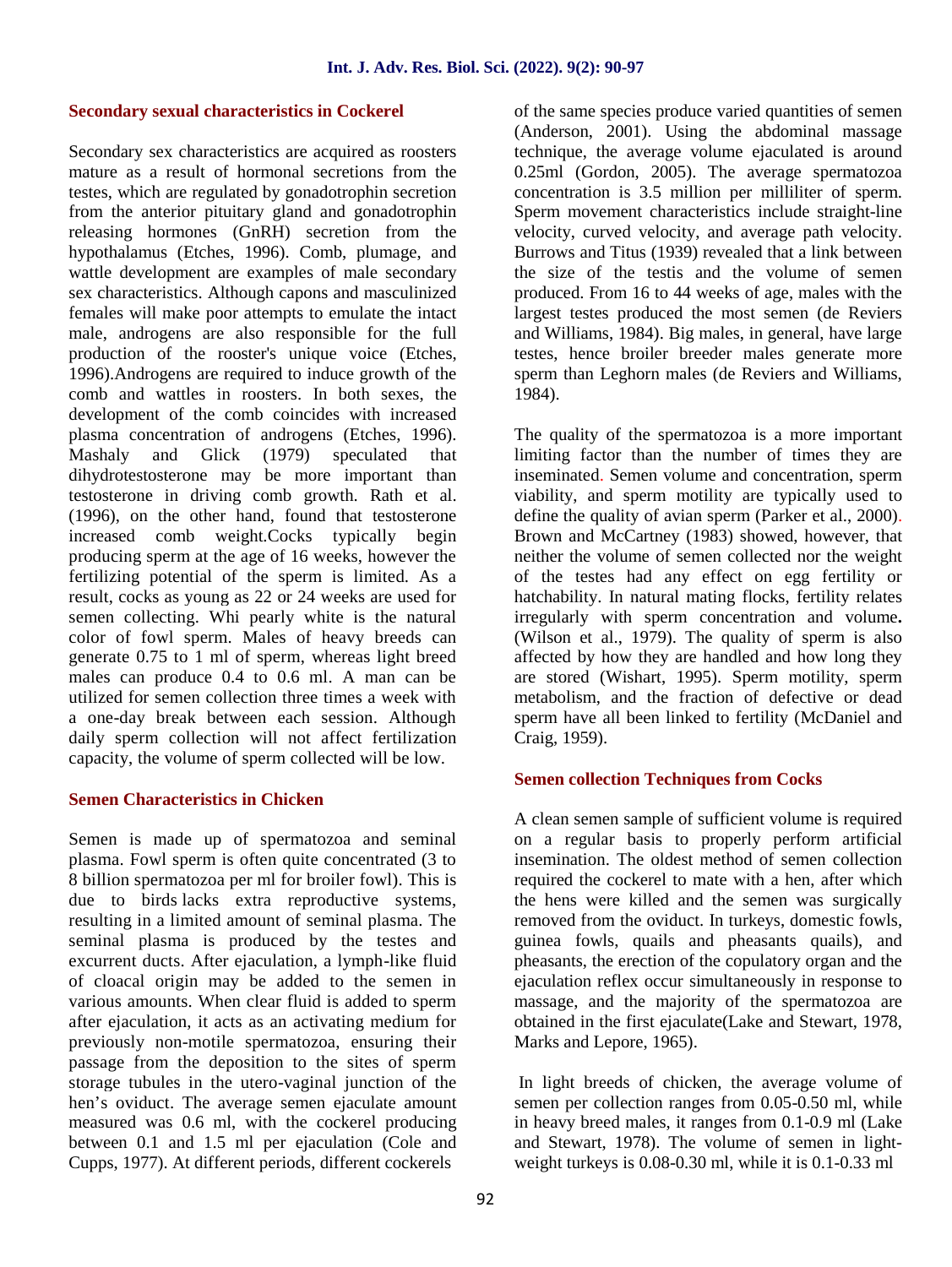in heavy-weight males (Lake and Stewart, 1978). The capacity of spermatozoa from chickens up to three years old to fertilize is the same; however, the volume of spermatozoa diminishes with age.

To ensure good quality semen, male birds must be routinely trained for semen collection for several days prior to the actual date of artificial insemination application. Therefore, feed should be stopped 12 hours before semen collection to ensure clean semen collection samples. It's vital to remember that the fraction of naturally degenerating spermatozoa in the vas deferens grows as the time between semen collections gets longer. This is due to the re absorption of spermatozoa (Tingari and Lake, 1972). Semen should be collected from males at a certain frequency during the mating season to ensure a steady supply of good quality semen, though this varies by breed and species. The optimum output of spermatozoa was maintained at a thrice weekly frequency (alternating days), resulting in good fertility in chickens (Lake and concentration. Stewart, 1978).

## **Semen Evaluation**

The examination of semen quality serves two purposes: first, to guarantee that only males producing high-quality sperm are kept on the farm, and second, to evaluate the concentration of spermatozoa and the volume of semen. This enables estimates to be done for the proper dilution to produce 80-100 million spermatozoa per insemination dose. Using sperm concentration to calculate the quantity of sperm per insemination dosage and as a measure of sperm quality has various advantages (Senger, 2003). The typical sperm concentration in domestic cockerel sperm of 5 billion sperm cells per milliliter (Gordon, 2005), whereas Hafez and Hafez (2000) reported 3-7 billion sperm cells/ml. Sperm motility is an indicator of live sperm and of the quality of the semen sample.

Fresh and diluted sperm are used to test sperm motility, which is usually done under a light microscope (Hafez and Hafez, 2000). In domestic fowls, sperm motility is a major factor of fertility (Donoghue et al., 1998). The visual examination of sperm must, however, be overlooked (Peters et al., 2008). A good-quality semen sample is thick and pearly white in color (Cole and Cupps, 1977), and any other color indicates contamination; for example, yellow and green-colored semen indicate faecal or urine contamination (Lake, 1983). The presence of blood is indicated by a brownish red pigment or a

reddish color (Etches, 1996).Domestic fowl semen, on the other hand, varies in consistency from a dense opaque suspension to a watery/transparent fluid (Mohan and Moudgal, 1996). The morphology of spermatozoa can be used to assess the quality of sperm. Blesbois (2007) described that a technique for examining the morphology of cockerel sperm using eosin-nigrosin staining. Traditionally, sperm evaluation has been done by a laboratory technician peering under a microscope and manually counting sperm, progressing motility (typically given a value ranging from 1 to 4), and sperm quality (generally given a grade ranging from 1 to 4) and morphology of spermatozoa (damage and defects). These observations were entirely personal.

In chickens, the CASA system was used in combination with a phase contrast microscope (Nikon Eclipse model 50i; negative contrast) and Sperm Class Analyzer software to quantify sperm motility and Straight-line velocity (VSL), curvilinear velocity (VCL), and average path velocity were among the sperm movement characteristics studied by CASA. Based on their general velocity, spermatozoa were classified as slow (10 m/sec), medium (10-50 m/sec), or rapid ( $>50$  m/sec).

## **Hen insemination synthetically**

Semen is frequently deposited in the shallow location in the hen's vagina during natural copulation. For optimum fertilization of eggs laid daily in succession by hens throughout the following week, it is required to evert the distal section of the oviduct (vagina) and deposit the semen to a depth of 2-4 cm during artificial insemination. Chicken sperm is usually inseminated at a depth of 2-3 cm in the vaginal canal (Artemenko and Tereshchenko, 1992). The actual insemination of the hen can be conducted by two people after good semen samples have been obtained (Quinn and Burrows, 1936). One person applies the proper pressure on the left side of the abdomen so that the hen turns inside outher vaginal orifice through the cloaca. At the same time, the semen is deposited by the second person to a depth into the vaginal orifice concurrently with the withdrawal of pressure on the hen's abdomen. Insemination can be done with sterile straws, syringes or plastic tubes.

The sperm is kept here for several days or weeks before being used in the fertilization process. According to Hafez and Hafez (2000), sperm spends a very brief time in the female tract in mammals, but can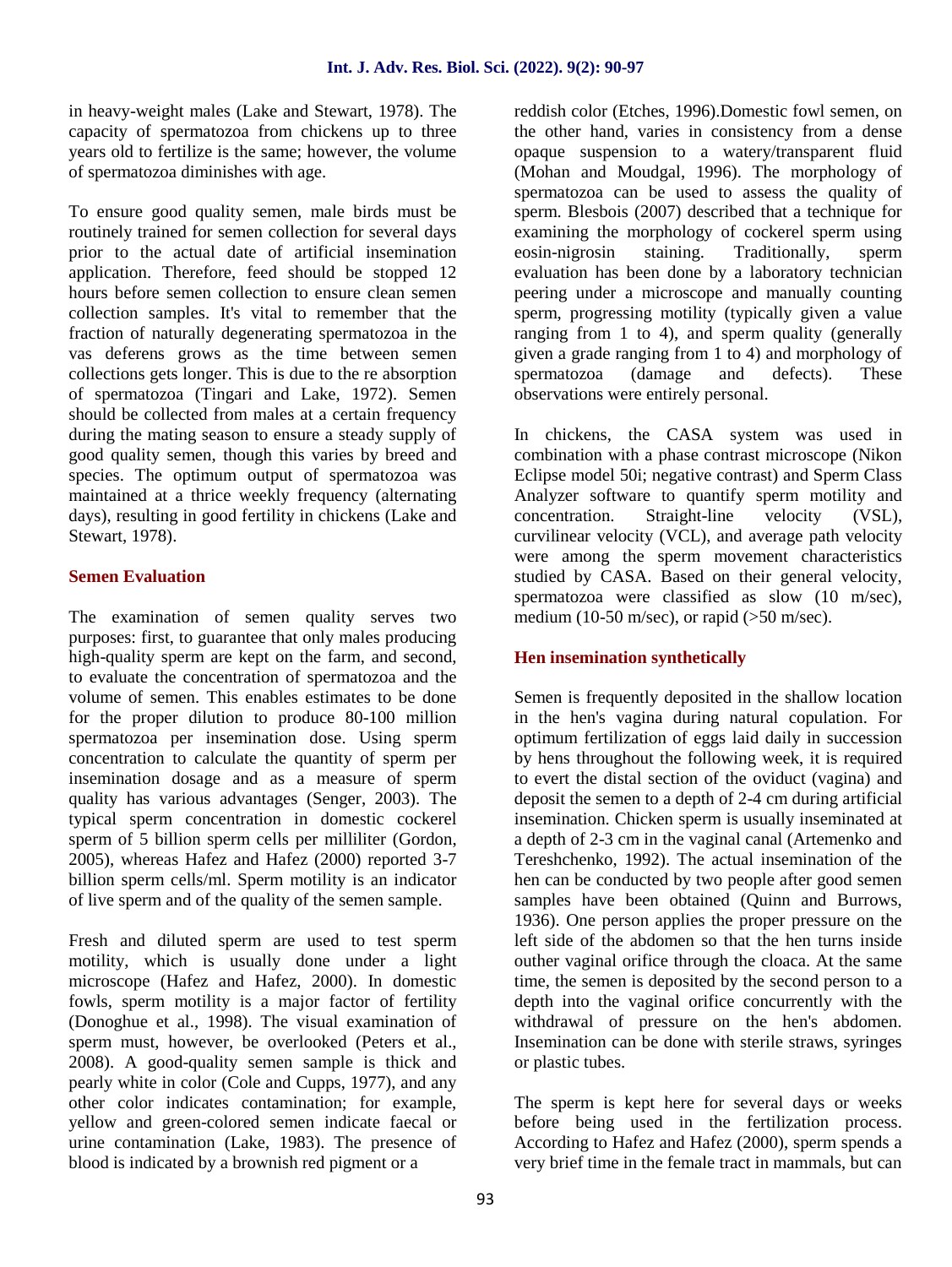remain much longer in the oviduct in hens and turkeys before fertilizing the egg yolk cell (up to 32 days in chickens and 70 days in turkeys). Spermatozoa will migrate from the SSTs to a second storage location (sperm nests) at the junction of the magnum and infundibulum in the upper section of the oviduct (Aisha and Zain, 2010). The entrance of an ovum into the infundibulum causes spermatozoa to be released from sperm nests for fertilization to occur (Aisha and Zain, 2010).

#### **Timing of Insemination**

In both artificially and naturally mated hens, the time of-day insemination is performed has a major impact on fertility. The occurrence of hard-shelled eggs in the uterus of hens in the evening is uncommon. As a result, inseminations in the afternoon or evening activities. produce higher fertility than those in the morning (Christensen and Johnston, 1977; Aisha and Zain, 2010). The presence of hard-shelled eggs in the uterus of hens at or near the time of AI results in a reduction in fertility. The majority of spermatozoa inseminated in chickens and turkeys within 1-3 hours after oviposition are removed by the contraction of the vaginal involved in the process of oviposition (Brillard and Bakst, 1990).

#### **Dose and Frequency of Insemination**

Egg fertility in domestic chickens is affected by the age of the bird, the number of sperm, and the type of hen either broiler or layer (Talebi et al., 2009). By the age of 52 weeks, turkey spermatozoa had lost 20% of their motility. According to these researchers, males who had AI between 32-35 and 39-42 weeks of age had better fertility rates than those who had it after 44- 47 weeks of age (93.90 and 97.50 percent vs. 81.80 percent fertility respectively). The quality of male sperm has diminished throughout the course of 44-52 weeks. Semen quality was higher in 35–42-week turkey males than in 63–73-week turkey males (Slanina et al.,2015).Young chickens inseminated at weekly intervals with moderate sperm doses (125 million) had high fertility (93.3 percent), but large sperm doses (250 million) in old hens were unable to maintain fertility at a similar level to young hens(Brillard and McDaniel,1986). This indicated that older chickens had a higher incidence of sperm loss in sperm host glands than younger hens.

## **Factors affecting semen production in male chicken**

The collection, quality, and fertility of birds' sperm are affected by their age, season, lighting schedule, body weight, diet, management, and spermatogenesis (Mohan et al., 2016). Individuals from different strains and breeds, as well as different poultry species, have inherent variances in semen production (Lake, 1983). With the exception of mammals, cockerel sperm is typically immotile before ejaculation (Hafez and Hafez, 2000). Various factors can influence sperm production (Anderson, 2001) and a thorough understanding of cockerel reproduction physiology is essential to appreciate male fertility. The male's sperm production can be influenced by a variety of external and internal factors. The pituitary, testes, and to some extent extrinsic factors influence male reproductive External factors affecting cockerel reproductive efficiency can be divided into two categories: direct influence of diet, management, and normal physiological processes that regulate spermatogenesis, and factors that influence the degree to which the male will respond to the massage technique during semen collection (Maule, 1962).

### **Applicability of Artificial Inseminationin Poultry**

Artificial insemination is a valuable approach to enhance the reproductive success of birds, especially broiler breeders and turkeys with low fertility due to their huge body weight. Despite the fact that AI is a well-developed technique in cattle, it is less so in poultry due to the lack of a standard method for storing poultry sperm for a lengthy period of time. Semen can be collected and utilized for insemination immediately using current processes, with or without dilution, utilizing semen diluents at a 1: 2 ratios. One cock's sperm can inseminate 5 to 10 hens, depending on the volume and concentration of sperm. The process of synthetic insemination entails vaginal eversion and semen deposition.Artificial insemination is used extensively with freshly collected semen. It is used more intensively for turkey breeding because mating is difficult due to large size. Freshly collected chicken semen was among the first type of semen to be frozen. However, cryopreserved poultry sperm are less fertile and freezing poultry sperm still is experimental. This procedure consists of collecting semen from males and inseminating into females. The major use of Artificial insemination is in heavy birds whose fertility is generally low under pen mating. It is also practiced when the layers are kept in cages.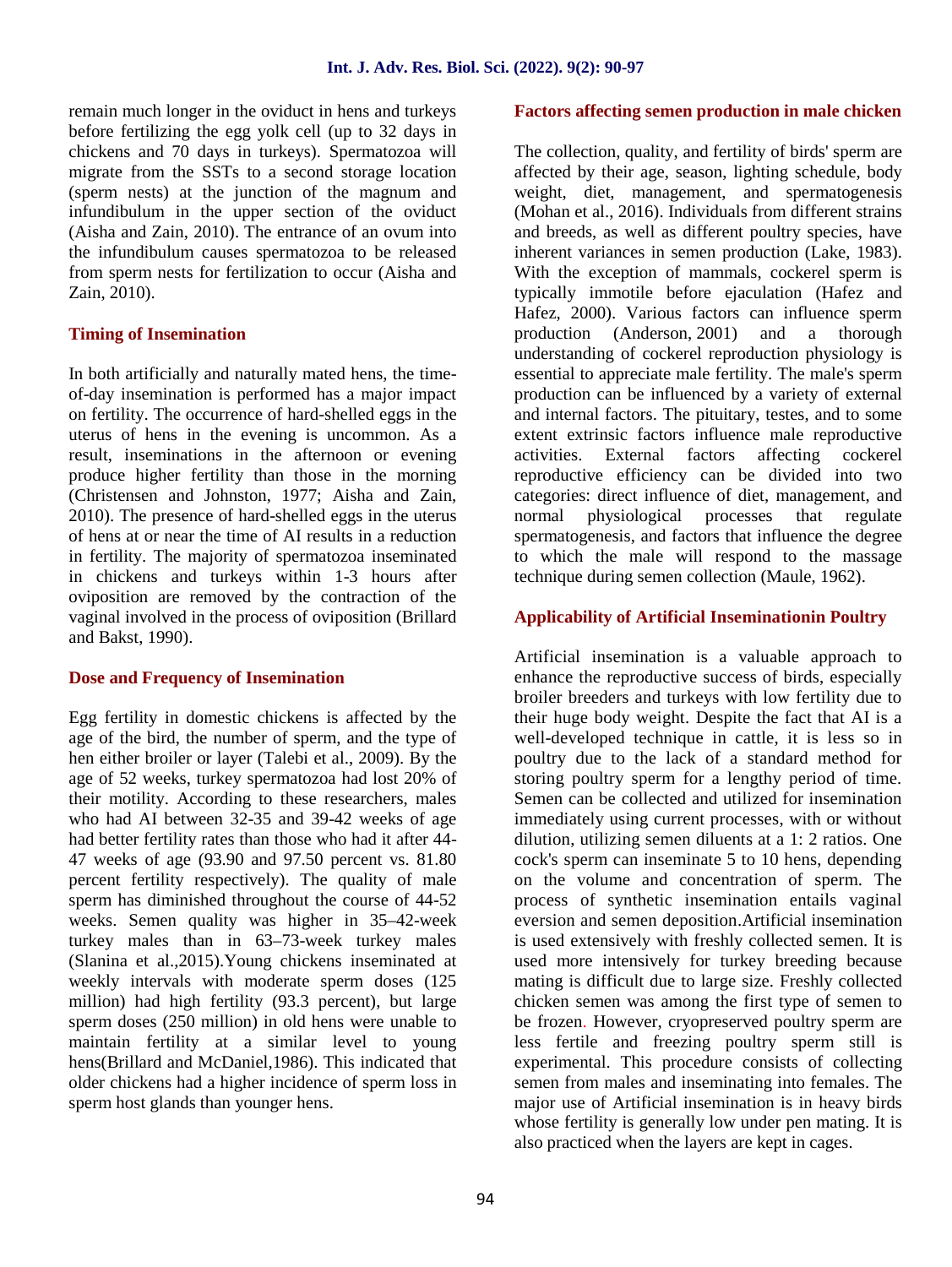Adopting artificial insemination. as well as service of a valuable male can be extended can increase fertility. The practice of Artificial insemination requires some training on the part of both operator and the male. It is a valuable technique in avian species. It is ordinarily practiced when the flock presents an apparent fertility problem. Better fecundity has been obtained by the use of artificial insemination, better in many instances, than that obtained by natural mating. The artificial insemination of domestic fowl is not widely used on commercial farms.

### **Merits of Artificial Insemination Over Natural Mating**

Artificial insemination has long been viewed as a beneficial tool in the chicken industry (Benoffet al., 1981). One of the advantages of this technology over natural mating is the efficient use of males. As a result, the cost of artificial insemination is cut in half right away by reducing the number of cocks needed (Benoffet al., 1981). Artificial insemination may become effective in broiler breeder management and in resolving compatibility concerns if broiler breed fertility continues to diminish due to male selection for growth and compatibility issues between large and small breeds (Reddy, 1995). In addition to its breeding reduce utility, artificial insemination is important in the prevention of venereal infections.

Artificial insemination can make the most of better male's services by using semen diluent, which is not achievable with natural mating. From an economic standpoint, diluents minimize the number of males necessary for artificial insemination, resulting in lower feed costs, as well as reduced space, maintenance, and publishers<br>
operating costs Natural mating limits the number of Aisha. K. and Zain. operating costs. Natural mating limits the number of males to females to roughly 1:10, however artificial insemination allows breeders to serve 100 hens from a single male. Males were used more frequently as a result of this. Fresh sperm (5.34 x 109 sperm/ml) taken from a cockerel (0.5 ml) can be inseminated in to 70 hens every day following dilution with CARI diluent (1:6), giving 38 million sperm per dosage for synthetic insemination(Mohan and Sharma (2017). Fertility rates of over 90% or higher can be reached in these ways around 280 hens could be covered by using a single male on alternate days (four times a week), whereas natural mating preserved the cockerel to hen ratio at 1:8. In avian species, Artificial insemination produces more fertile offspring than normal mating (Mohan et al., 2016).Even though natural mating can result in good fertility, rates can be improved even

more by including artificial insemination into the reproductive process (Gee et al., 2004). Because of the benefits of overall fertilization rate and hatchability, the cost per unit of day-old chicks hatched is reduced (Brillard, 2003). If avian artificial insemination approaches are expanded to endangered birds, similar benefits in terms of reproductive success can be envisaged.

# **Conclusion**

Artificial insemination (AI) technology has allowed for the rapid spread of genetic material from a small number of exceptional males to a huge number of females in the chicken industry. To ensure the optimum fertility, the artificial insemination procedure in chickens requires exceptional quality semen that should be inseminated extremely close to the female's sperm storage tubules.Depending on the volume and concentration of sperm, one cock's sperm can inseminate 5 to 10 hens. Synthetic insemination can boost poultry fertility as compared to traditional mating. A clean semen sample of sufficient volume is required on a regular basis to execute artificial insemination correctly.Finally, assisted reproductive techniques have a wider use and the potential to costs while increasing geometrically productivity and production in case of size difference between male and female chickens.

# **References**

- Anderson J (2001). The semen of animals and its use for artificial insemination. Green world publishers
- U.A., 2010. Artificial Insemination in Poultry. *Department of Pathology, University of Agriculture Faisalabad, Pakistan*.
- Benoff, F.H., Rowe, K.E., Fuquay, J.I., Renden, J.A. and Arscott, G.H., 1981. Effect of semen collector on semen volume and sperm concentration in broiler breeder males. *PoultryScience*, *60*(5), pp.1062-1065.
- Burrows, W.H. and Titus, H.W., 1939. Some observations on the semen production of the male fowl. *Poultry Science*, *18*(1), pp.8-10.
- Brown, H.B. and McCartney, M.G., 1983. Effects of dietary restriction on reproductive performance of broiler breeder males. *Poultry Science*, *62*(9), pp.1885-1888.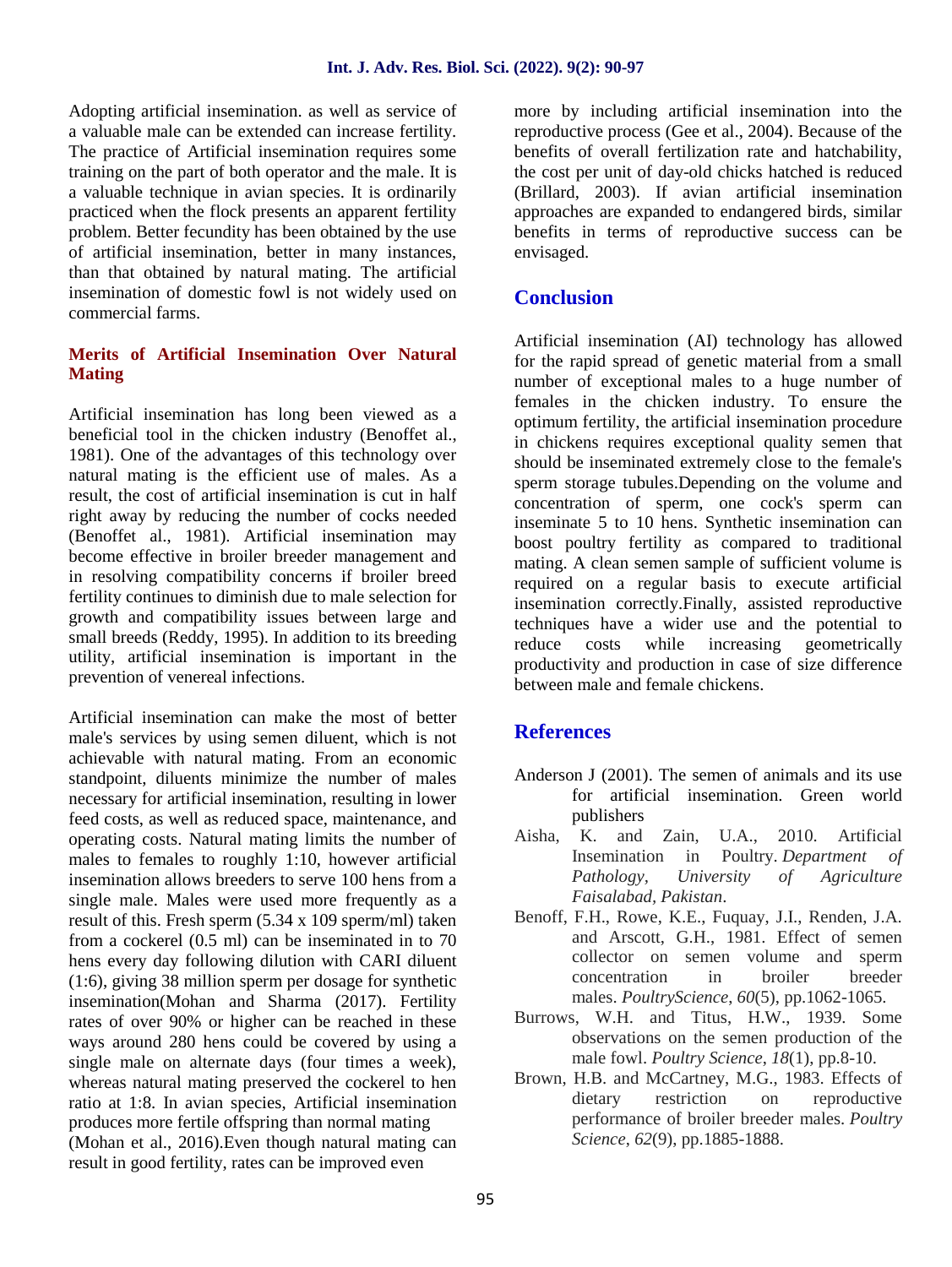- Brooks DE (1990). Biochemistry of the male accessory glands. In: Llamming, G.E (ed.), Marshall's Physiology of Reproduction. Reproduction in the Male. Edimburgh, UK: Churchill Livingstone; 2: 569-690.
- Blesbois E, Seigneurin F, Grasseau I, Limouzin C, esnard JB, Gourichon D, Coquuerelle G, Rault P and Tixier-Boichard M (2007). Semen cryopreservation for ex situ management of genetic diversity in chicken: creation of the French avian cryobanks. Poultry Science, 86, 555-564.
- Cole HH and Cupps PT (1977). Reproduction in domestic animals.3rd Ed. New York. Academic press. pp. 195.
- Christensen, V.L. and Johnston, N.P., 1977. Effect of time of day of insemination and the position of the egg in the oviduct on the fertility of turkeys. *Poultry Science*, *56*(2), pp.458-462.
- Donoghue, A.M. and Wishart, G.J., 2000. Storage of poultry semen. *Animal reproduction science*, *62*(1-3), pp.213-232.
- Donoghue AM, Holsberger DR, Evenson DP and Froman DP (1998). Semen donor selection by in vitro sperm mobility increases fertility and semen storage in the turkey hen. Journal of Andrology, 19:295–301.
- Etches RJ (1996). The male. Reproduction in poultry, 1st ed., RJ Etches, ed. Cab, 458, 208-233.
- Gee, G.F., Bertschinger, H., Donoghue, A.M., Blanco, J. and Soley, J., 2004. Reproduction in nondomestic birds: physiology, semen collection, artificial insemination and cryopreservation. *Avian and Poultry Biology Reviews*, *15*(2), pp.47-101.
- Gordon I (2005). Reproductive technologies in farm animals. CABI Publishing UK. Ch.1: 16-28.
- Hafez B and ESE Hafez (2000). Reproduction in Farm Animals. 7th ed. New York. Lippincott Williams and Wilkins, USA.
- Mohan, J., Sharma, S.K., Kolluri, G. and Dhama, K., 2018. History of artificial insemination in poultry, its components and significance. *World's Poultry Science Journal*, *74*(3), pp.475- 488.
- Moultrie, F., 1956. A new technique for the artificial insemination of caged hens. *Poultry Science*, *35*(6), pp.1230-1234.
- Maule JP (1962). The semen of animals and artificial insemination. Common Wealth Agricultural Bureau, England.
- Lake PE and Stewart JM (1978a). Preservation of fowl semen in liquid nitrogen - an improved method. British Poultry Science, 19: 187–194.
- Lake PE (1983). Factors affecting the fertility level in poultry, with special reference to artificial insemination. Agricultural Research Council, 39 (02): 106-117
- Tingari, M.D., 1972. The fine structure of the epithelial lining of the excurrent duct system of the testis of the domestic fowl (Gallus domesticus). *Quarterly Journal of Experimental Physiology and Cognate Medical Sciences: Translation and Integration*, *57*(3), pp.271- 295.
- Tingari, M.D., 1973. Observations on the fine structure of spermatozoa in the testis and excurrent ducts of the male fowl, Gallus domesticus. *Reproduction*, *34*(2), pp.255-265.
- Nickel, R., Schummer, A., Seiferle, E. and Sack, W.O., 1977. Body cavities. In The viscera of the domestic mammals (pp. 2-20). Springer, New York, NY.
- Nishiyama, H., 1955. Studies on theaccessory reproductive origansin the cocks.
- Tingari, M.D., 1972. The fine structure of the epithelial lining of the excurrent duct system of the testis of the domestic fowl (Gallus domesticus). *Quarterly Journal of Experimental Physiology and Cognate Medical Sciences: Translation and Integration*, *57*(3), pp.271- 295.
- Tingari, M.D., 1973. Observations on the fine structure of spermatozoa in the testis and excurrent ducts of the male fowl, *Gallus domesticus*. *Reproduction*, *34*(2), pp.255-265.
- Rath, N.C., Huff, W.E., Balog, J.M. and Bayyari, G.R., 1996. Effect of gonadal steroids on bone and other physiological parameters of male broiler chickens. *Poultry science*, *75*(4), pp.556-562.
- Reddy RP (1995). Artificial insemination of broilers: economic and management implications. In: Bakst, M.R
- Slanina, T., Petrovi ová, L., Miškeje, M., K ížat, L., Mirda, J., Luká, N., Trandžík, J., Petrovi ová, I. And Massányi, P. (2015) The effect of diluent, temperature and age on turkey spermatozoa motility in vitro, Journal of Applied Animal Research 43 (2): 131-136.
- Senger PL (2003). Pathways to pregnancy and Parturition. (99164-6332) 2nd Ed. Pullman, Washington, US.